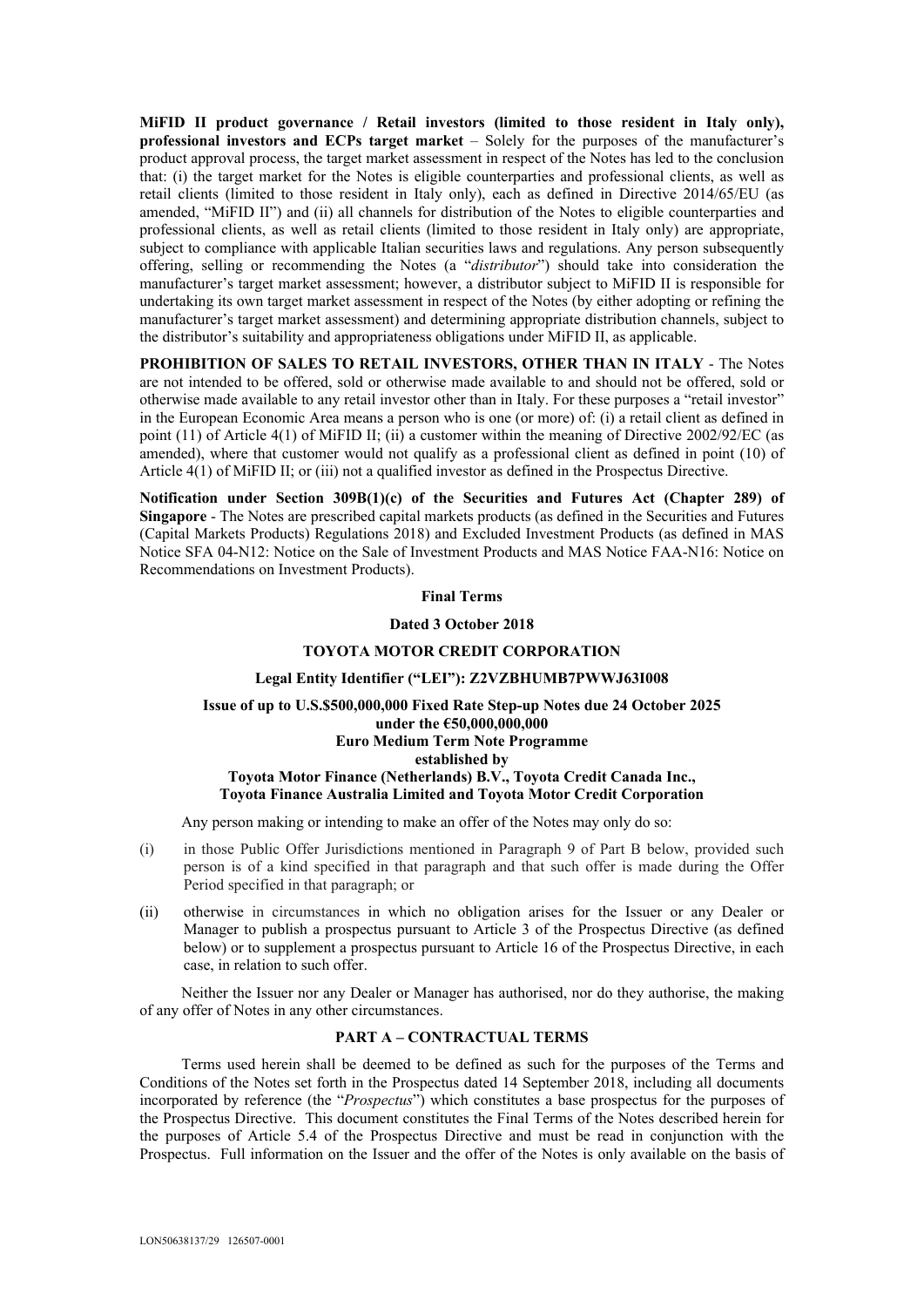the combination of these Final Terms and the Prospectus. A summary of the Notes (which comprises the summary in the Prospectus as amended to reflect the provisions of these Final Terms) is annexed to these Final Terms. The Prospectus has been published on the website of the London Stock Exchange at <http://www.londonstockexchange.com/exchange/news/market-news/market-news-home.html>.

The expression "*Prospectus Directive*" means Directive 2003/71/EC (as amended, including by Directive 2010/73/EU), and includes any relevant implementing measure (for the purpose of the Prospectus, the Terms and Conditions of the Notes set forth in the Prospectus and these Final Terms) in the relevant Member State.

| 1.  | (i)                                                                               | Issuer:                       | Toyota Motor Credit Corporation                                                                                                                                                                                                                                                                                                                                                                                                                                                                                                                                                                                                                                                                                                                                                                                                                                                                 |
|-----|-----------------------------------------------------------------------------------|-------------------------------|-------------------------------------------------------------------------------------------------------------------------------------------------------------------------------------------------------------------------------------------------------------------------------------------------------------------------------------------------------------------------------------------------------------------------------------------------------------------------------------------------------------------------------------------------------------------------------------------------------------------------------------------------------------------------------------------------------------------------------------------------------------------------------------------------------------------------------------------------------------------------------------------------|
|     | (ii)                                                                              | Credit Support Providers:     | Toyota Motor Corporation                                                                                                                                                                                                                                                                                                                                                                                                                                                                                                                                                                                                                                                                                                                                                                                                                                                                        |
|     |                                                                                   |                               | Toyota Financial Services Corporation                                                                                                                                                                                                                                                                                                                                                                                                                                                                                                                                                                                                                                                                                                                                                                                                                                                           |
| 2.  | (i)                                                                               | Series Number:                | 606                                                                                                                                                                                                                                                                                                                                                                                                                                                                                                                                                                                                                                                                                                                                                                                                                                                                                             |
|     | (ii)                                                                              | Tranche Number:               | 1                                                                                                                                                                                                                                                                                                                                                                                                                                                                                                                                                                                                                                                                                                                                                                                                                                                                                               |
| 3.  |                                                                                   | Specified Currency:           | U.S. Dollars $("U.S. $)$ "                                                                                                                                                                                                                                                                                                                                                                                                                                                                                                                                                                                                                                                                                                                                                                                                                                                                      |
| 4.  | Aggregate Nominal Amount:                                                         |                               | Up to U.S.\$500,000,000, provided that the<br>Distribution Agreement (as defined below)<br>provides that the Aggregate Nominal Amount of<br>the<br><b>Notes</b><br>may<br>be<br>increased<br>up<br>to<br>U.S.\$750,000,000, in which case the Lead<br>Manager has undertaken that a notice will be<br>published on its website (www.bancaimi.com)<br>where there has been an increase in the Aggregate<br>Nominal Amount up to U.S.\$750,000,000.<br>The Aggregate Nominal Amount will not exceed<br>U.S.\$750,000,000 and will be determined at the<br>end of the Offer Period (as defined in paragraph 9<br>of Part B below) and notice of such final<br>Aggregate Nominal Amount will be filed with the<br>Central Bank of Ireland as competent authority<br>and published on the website of the London Stock<br>Exchange pursuant to Articles 8 and $14(2)$ of the<br>Prospectus Directive. |
| 5.  | Issue Price:                                                                      |                               | 100.00 per cent. of the Aggregate Nominal<br>Amount                                                                                                                                                                                                                                                                                                                                                                                                                                                                                                                                                                                                                                                                                                                                                                                                                                             |
| 6.  | (i)                                                                               | Specified Denominations:      | U.S.\$2,000                                                                                                                                                                                                                                                                                                                                                                                                                                                                                                                                                                                                                                                                                                                                                                                                                                                                                     |
|     | (ii)                                                                              | <b>Calculation Amount:</b>    | U.S.\$2,000                                                                                                                                                                                                                                                                                                                                                                                                                                                                                                                                                                                                                                                                                                                                                                                                                                                                                     |
| 7.  | (i)                                                                               | Issue Date:                   | 25 October 2018                                                                                                                                                                                                                                                                                                                                                                                                                                                                                                                                                                                                                                                                                                                                                                                                                                                                                 |
|     | (ii)                                                                              | Interest Commencement Date:   | <b>Issue Date</b>                                                                                                                                                                                                                                                                                                                                                                                                                                                                                                                                                                                                                                                                                                                                                                                                                                                                               |
| 8.  | Maturity Date:                                                                    |                               | 24 October 2025                                                                                                                                                                                                                                                                                                                                                                                                                                                                                                                                                                                                                                                                                                                                                                                                                                                                                 |
| 9.  | <b>Interest Basis:</b>                                                            |                               | Fixed Rate Step-up<br>(See paragraph 16 below)                                                                                                                                                                                                                                                                                                                                                                                                                                                                                                                                                                                                                                                                                                                                                                                                                                                  |
| 10. | Redemption Basis:                                                                 |                               | Redemption at par                                                                                                                                                                                                                                                                                                                                                                                                                                                                                                                                                                                                                                                                                                                                                                                                                                                                               |
| 11. | Change of Interest Basis:                                                         |                               | Not Applicable                                                                                                                                                                                                                                                                                                                                                                                                                                                                                                                                                                                                                                                                                                                                                                                                                                                                                  |
| 12. | Put/Call Options:                                                                 |                               | Not Applicable                                                                                                                                                                                                                                                                                                                                                                                                                                                                                                                                                                                                                                                                                                                                                                                                                                                                                  |
| 13. | (i)                                                                               | Status of the Notes:          | Senior                                                                                                                                                                                                                                                                                                                                                                                                                                                                                                                                                                                                                                                                                                                                                                                                                                                                                          |
|     | (ii)                                                                              | Nature of the Credit Support: | See "Relationship of TFS and the Issuers with the<br>Parent" in the Prospectus dated 14 September<br>2018                                                                                                                                                                                                                                                                                                                                                                                                                                                                                                                                                                                                                                                                                                                                                                                       |
| 14. | Date Executive Committee of the Board<br>approval for issuance of Notes obtained: |                               | 14 September 2010                                                                                                                                                                                                                                                                                                                                                                                                                                                                                                                                                                                                                                                                                                                                                                                                                                                                               |
| 15. | Negative Pledge covenant set out in<br>Condition 3:                               |                               | Not Applicable                                                                                                                                                                                                                                                                                                                                                                                                                                                                                                                                                                                                                                                                                                                                                                                                                                                                                  |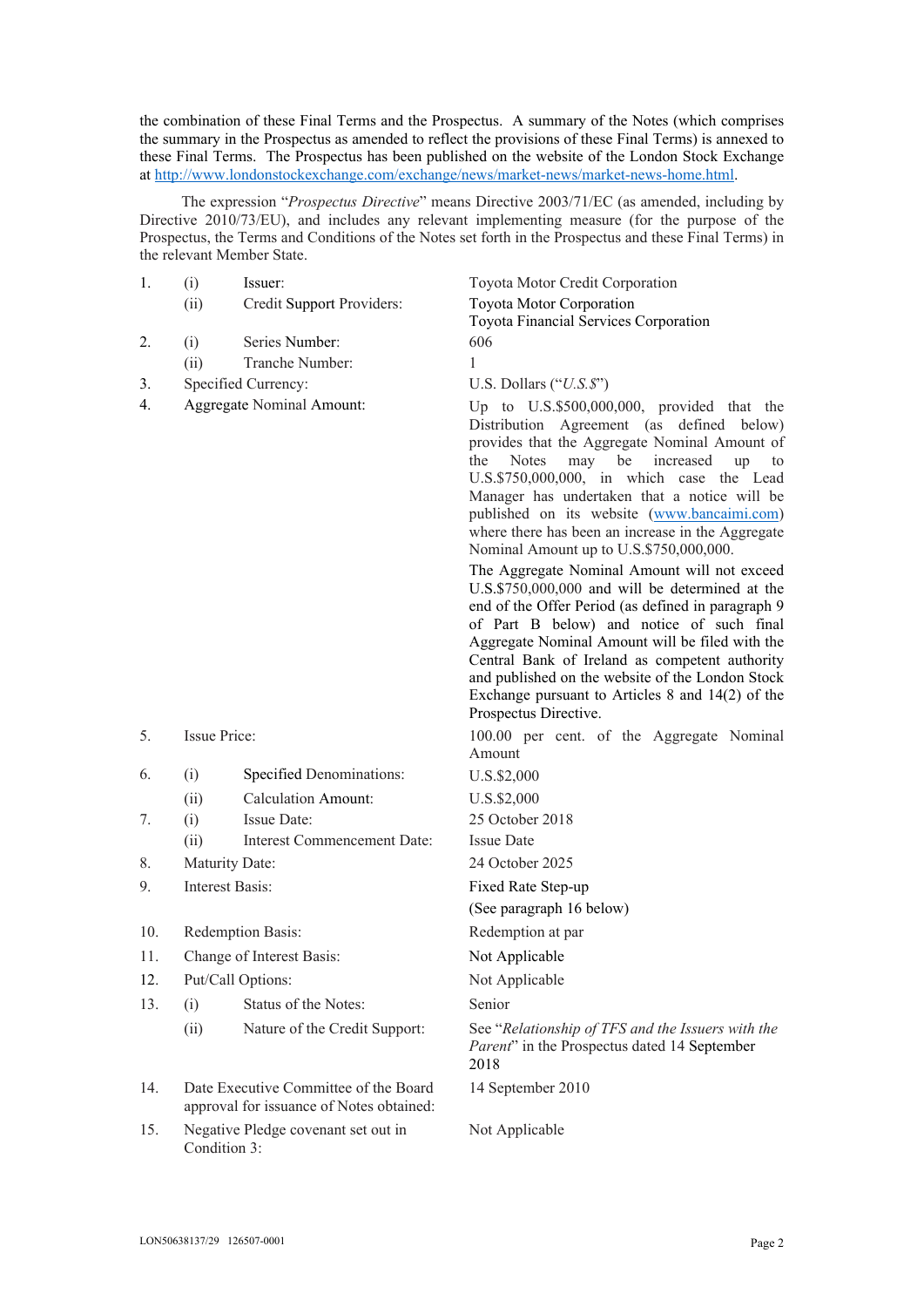## **PROVISIONS RELATING TO INTEREST (IF ANY) PAYABLE**

#### 16. **Fixed Rate Note Provisions** Applicable

(i) Fixed Rate(s) of Interest: 2.30 per cent. per annum payable annually in arrear on the Interest Payment Date falling on 24 October 2019 for the period from, and including, the Interest Commencement Date to, but excluding, 24 October 2019;

> 2.60 per cent. per annum payable annually in arrear on the Interest Payment Date falling on 24 October 2020 for the period from, and including, 24 October 2019 to, but excluding, 24 October 2020;

> 2.90 per cent. per annum payable annually in arrear on the Interest Payment Date falling on 24 October 2021 for the period from, and including, 24 October 2020 to, but excluding, 24 October 2021;

> 3.20 per cent. per annum payable annually in arrear on the Interest Payment Date falling on 24 October 2022 for the period from, and including, 24 October 2021 to, but excluding, 24 October  $2022$

> 3.50 per cent. per annum payable annually in arrear on the Interest Payment Date falling on 24 October 2023 for the period from, and including, 24 October 2022 to, but excluding, 24 October 2023;

> 3.80 per cent. per annum payable annually in arrear on the Interest Payment Date falling on 24 October 2024 for the period from, and including, 24 October 2023 to, but excluding, 24 October  $2024$

> 4.05 per cent. per annum payable annually in arrear on the Interest Payment Date falling on 24 October 2025 for the period from, and including, 24 October 2024 to, but excluding, the Maturity Date.

(ii) Interest Payment Date(s): 24 October in each year from, and including, 24 October 2019 up to, and including, the Maturity Date, adjusted in accordance with the Following Business Day Convention, with the Additional Business Centre for the definition of "Business Day" being a day on which the TARGET2 System is open, in addition to London and New York, with no adjustment for period end dates. For the avoidance of doubt, the Fixed Coupon Amounts shall remain unadjusted

(iii) Fixed Coupon Amount(s): U.S.\$46.00 per Calculation Amount, payable on the Interest Payment Date falling on 24 October 2019;

> U.S.\$52.00 per Calculation Amount payable on the Interest Payment Date falling on 24 October 2020;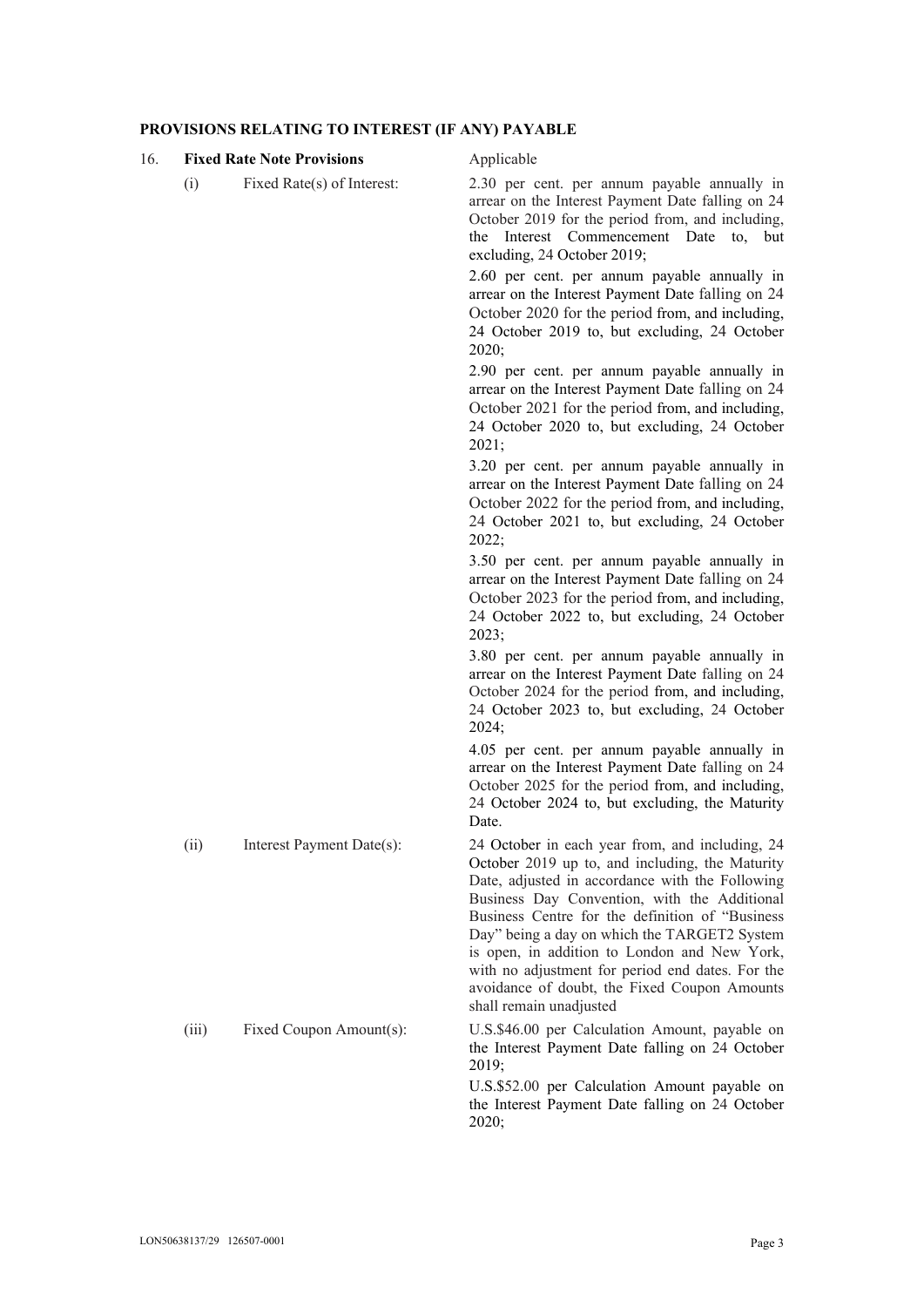|     |                                        |                                          | U.S.\$58.00 per Calculation Amount payable on<br>the Interest Payment Date falling on 24 October<br>2021;<br>U.S.\$64.00 per Calculation Amount payable on<br>the Interest Payment Date falling on 24 October |
|-----|----------------------------------------|------------------------------------------|---------------------------------------------------------------------------------------------------------------------------------------------------------------------------------------------------------------|
|     |                                        |                                          | 2022;<br>U.S.\$70.00 per Calculation Amount payable on<br>the Interest Payment Date falling on 24 October<br>2023;                                                                                            |
|     |                                        |                                          | U.S.\$76.00 per Calculation Amount payable on<br>the Interest Payment Date falling on 24 October<br>2024; and                                                                                                 |
|     |                                        |                                          | U.S.\$81.00 per Calculation Amount payable on<br>the Maturity Date.                                                                                                                                           |
|     |                                        |                                          | These Fixed Coupon Amounts apply if the Notes<br>are represented by a global Note or are in<br>definitive form                                                                                                |
|     | (iv)                                   | Broken Amount(s):                        | Not Applicable                                                                                                                                                                                                |
|     | (v)                                    | Fixed Day Count Fraction:                | Actual/Actual (ICMA)                                                                                                                                                                                          |
|     | (vi)                                   | Determination Date(s):                   | 24 October in each year                                                                                                                                                                                       |
| 17. |                                        | <b>Floating Rate Note Provisions</b>     | Not Applicable                                                                                                                                                                                                |
| 18. |                                        | <b>Zero Coupon Note Provisions</b>       | Not Applicable                                                                                                                                                                                                |
|     |                                        | <b>PROVISIONS RELATING TO REDEMPTION</b> |                                                                                                                                                                                                               |
| 19. | <b>Issuer Call Option</b>              |                                          | Not Applicable                                                                                                                                                                                                |
| 20. | <b>Issuer Maturity Par Call Option</b> |                                          | Not Applicable                                                                                                                                                                                                |
| 21. | <b>Issuer Make-Whole Call Option</b>   |                                          | Not Applicable                                                                                                                                                                                                |
| 22. | <b>Investor Put Option</b>             |                                          | Not Applicable                                                                                                                                                                                                |
| 23. | <b>Final Redemption Amount</b>         |                                          | U.S.\$2,000 per Calculation Amount                                                                                                                                                                            |
| 24. |                                        | <b>Early Redemption Amount</b>           |                                                                                                                                                                                                               |
|     |                                        |                                          |                                                                                                                                                                                                               |

Early Redemption Amount payable on redemption for taxation reasons or on event of default or other earlier redemption:

U.S.\$2,000 per Calculation Amount

# **GENERAL PROVISIONS APPLICABLE TO THE NOTES**

25. Form of Notes: **Registered Notes**

No

The Notes will be represented by a Registered Global Note registered in the name of a nominee for a common safekeeper for Euroclear Bank SA/NV and Clearstream Banking S.A. exchangeable (free of charge) for security printed definitive Notes only upon an Exchange Event (as defined in the Registered Global Note and also set out in the "*Form of the Notes*" section of the Prospectus dated 14 September 2018).

- 26. New Safekeeping Structure: Yes
- 27. Additional Financial Centre(s): Not Applicable
- 28. Talons for future Coupons to be attached to definitive Notes: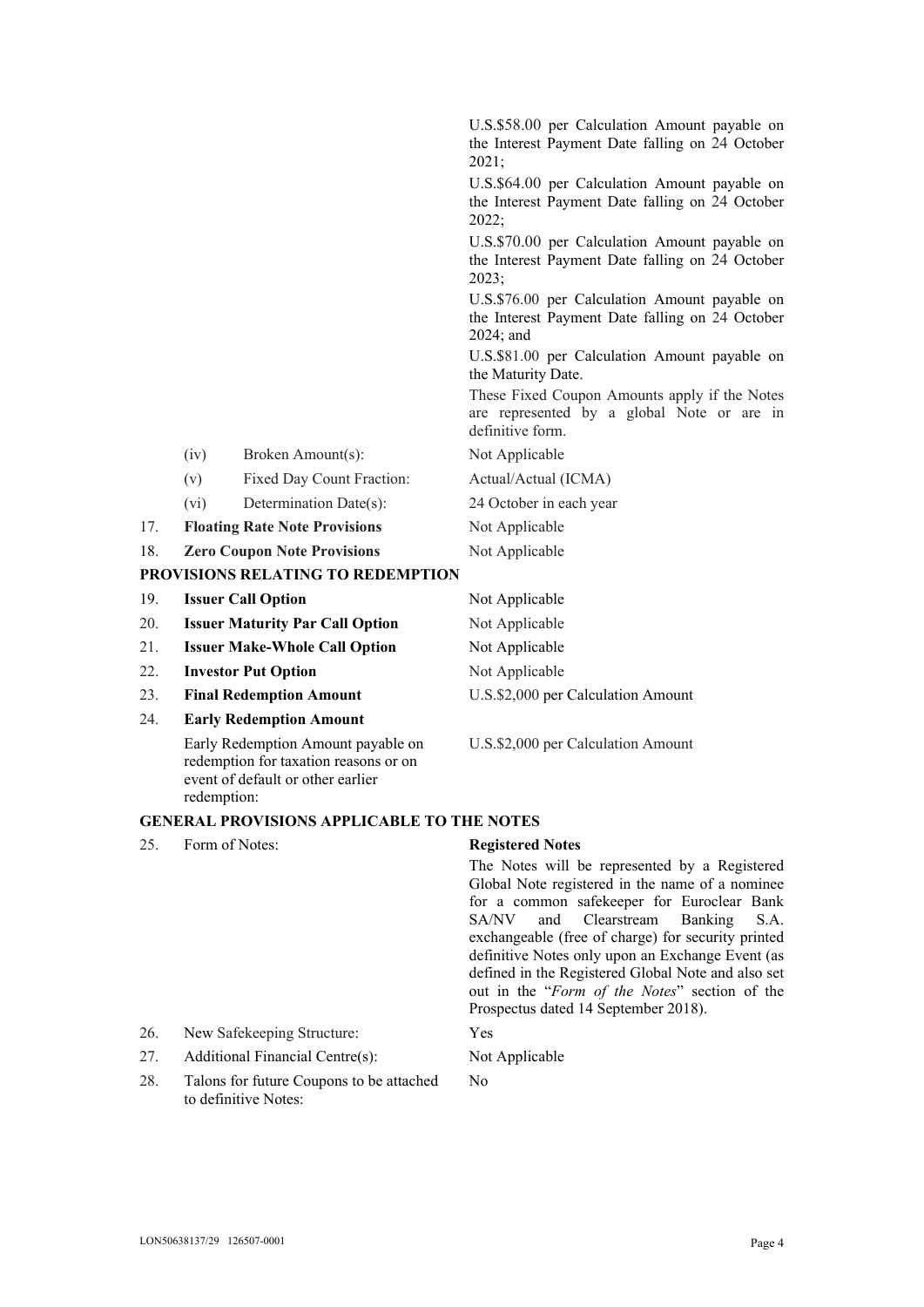| 29. | Reference Currency Equivalent (if<br>different from US dollars as set out in<br>Condition $5(h)$ :                         | Not Applicable |
|-----|----------------------------------------------------------------------------------------------------------------------------|----------------|
| 30. | Defined terms/Spot Rate (if different from<br>that set out in Condition $5(h)$ :                                           | Not Applicable |
| 31. | Calculation Agent responsible for<br>calculating the Spot Rate for the purposes<br>of Condition $5(h)$ (if not the Agent): | Not Applicable |
| 32. | RMB Settlement Centre(s) for the<br>purposes of Conditions $5(a)$ and $5(h)$ :                                             | Not Applicable |
| 33. | Settlement (if different from that set out in<br>Condition $5(h)$ :                                                        | Not Applicable |
| 34. | Relevant Benchmark:                                                                                                        | Not Applicable |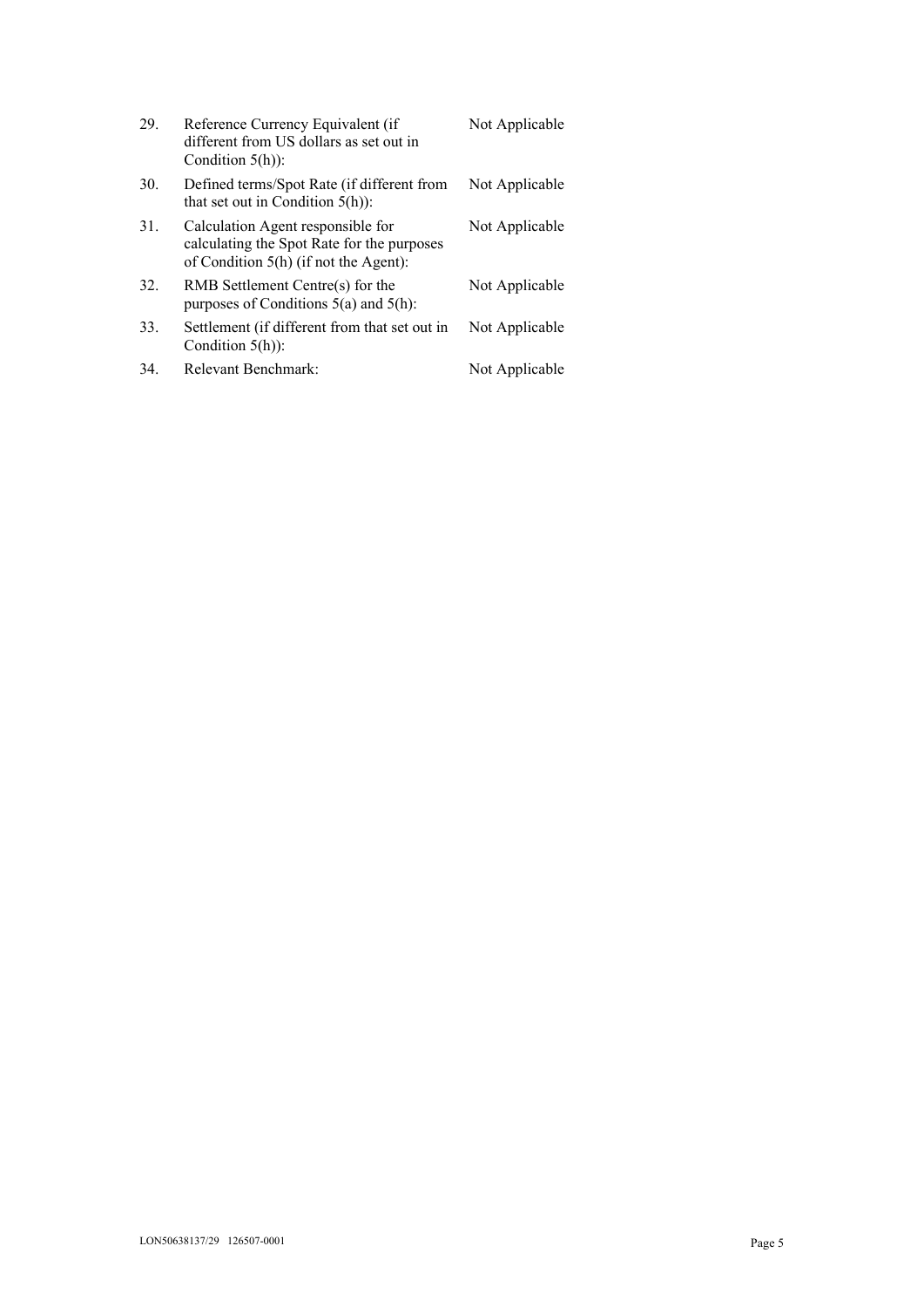# **RESPONSIBILITY**

The Issuer accepts responsibility for the information contained in these Final Terms.

Signed on behalf of the Issuer:

# **Toyota Motor Credit Corporation**

**By:................................................................................................**

Name: Title:

*Duly authorised*

cc: The Bank of New York Mellon, acting through its London branch The Bank of New York Mellon SA/NV, Luxembourg Branch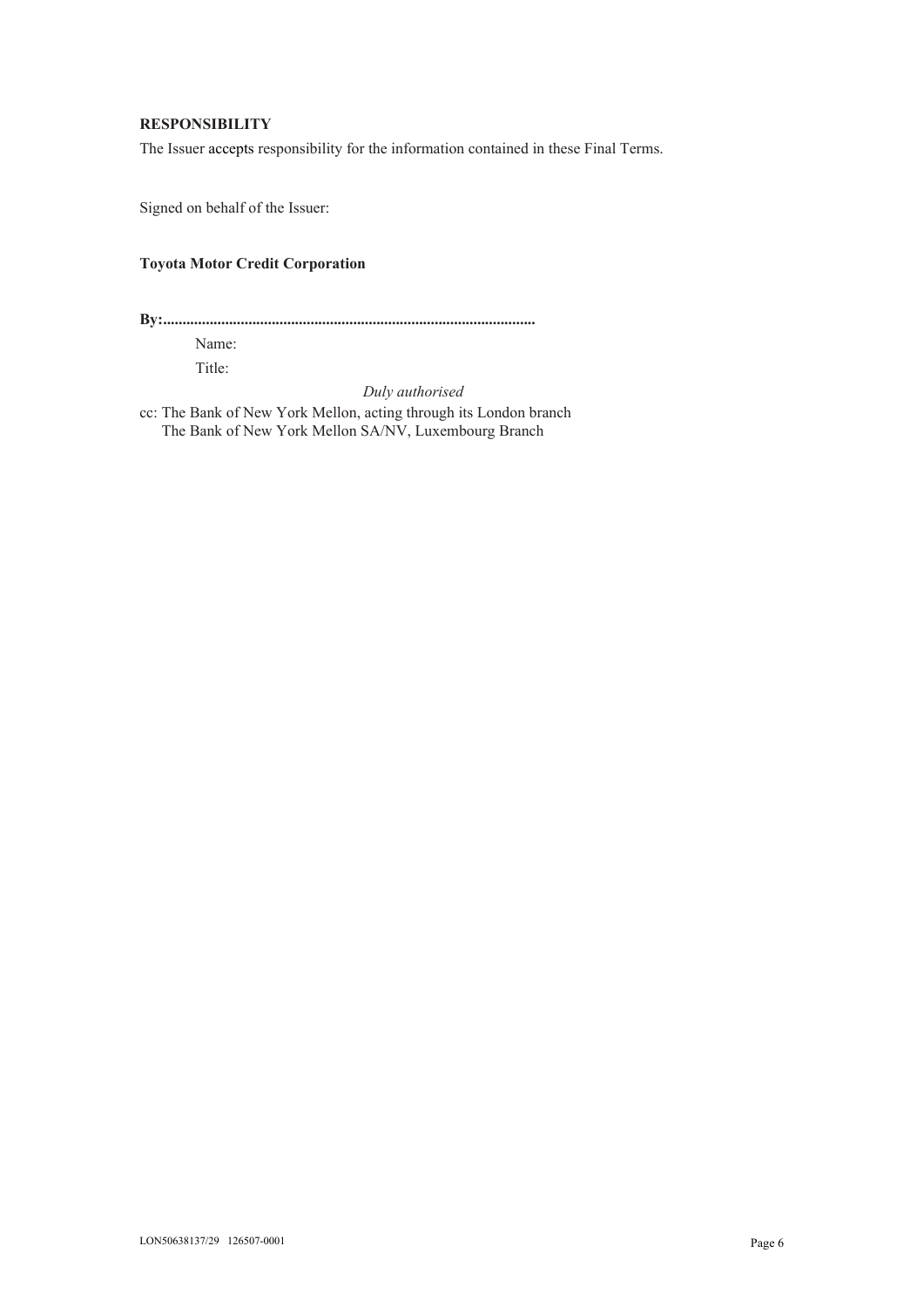## **PART B – OTHER INFORMATION**

# **1. LISTING AND ADMISSION TO TRADING**

Application has been made by the Issuer (or on its behalf) for the Notes to be admitted to trading on the London Stock Exchange's Regulated Market and for listing on the Official List of the UK Listing Authority with effect from the Issue Date.

Application is expected to be made by the Issuer (or on its behalf) for the Notes to be admitted to trading on the multilateral trading facility EuroTLX (managed by EuroTLX SIM S.p.A.), with effect from or around the Issue Date.

# **2. RATINGS**

Credit Ratings: The Issuer has not applied to Moody's Investors Service, Inc. or S&P Global Ratings, acting through S&P Global Ratings Japan Inc., for ratings to be assigned to the Notes.

# **3. INTERESTS OF NATURAL AND LEGAL PERSONS INVOLVED IN THE ISSUE**

Save as discussed in "*Subscription and Sale*" in the Prospectus dated 14 September 2018 and for any commission payable by the Issuer to the Distributors (as defined below) and the Lead Manager (as defined below) see "*Terms and Conditions of the Public Offer*" below, and save as set out below, so far as the Issuer is aware, no person involved in the issue of the Notes has an interest material to the Offer (as defined below). The Distributors and the Lead Manager and their affiliates may have engaged, and may in the future engage, in investment banking and/or commercial banking transactions with, and may perform the services for, the Issuer and its affiliates in the ordinary course of business. In particular, the Lead Manager's parent company (who is also a Distributor) is expected to act as hedging counterparty of the Issuer, in relation to the issuance of the Notes. The Lead Manager may also act as liquidity provider, providing bid/ask quotes for the Notes for the benefit of the Noteholders.

Application is expected to be made for the Notes to be admitted to trading on the multilateral trading facility EuroTLX, managed by EuroTLX SIM S.p.A.). The Lead Manager:

- has an equity stake of 15 per cent. in EuroTLX SIM S.p.A.;
- has elected members of the Board of Directors and the Board of Statutory Auditors of EuroTLX SIM S.p.A.;
- form part of the shareholders' agreement stipulated among the shareholders of EuroTLX SIM S.p.A.;
- may act as liquidity provider on EuroTLX in respect of the Notes.

# **4. REASONS FOR THE OFFER, ESTIMATED NET PROCEEDS AND TOTAL EXPENSES**

- (i) Reasons for the Offer: As set out in "*Use of Proceeds*" in the Prospectus dated 14 September 2018
- (ii) Estimated net proceeds: U.S.\$482,500,000 (following the deduction of the Commissions (as defined below) payable to the Lead Manager and the Distributors) if the Aggregate Nominal Amount of the Notes issued is U.S.\$500,000,000 and up to U.S.\$723,750,000 (following the deduction of the Commissions payable to the Lead Manager and the Distributors) if the Aggregate Nominal Amount of Notes issued is U.S.\$750,000,000
- (iii) Estimated total expenses: U.S.\$50,000 for filing and administrative expenses

**5. Fixed Rate Notes only – YIELD**

Indication of yield: 3.155 per cent. per annum Calculated as the yield to maturity on an annual basis on the Issue Date.

As set out above, the yield is calculated at the Issue Date on the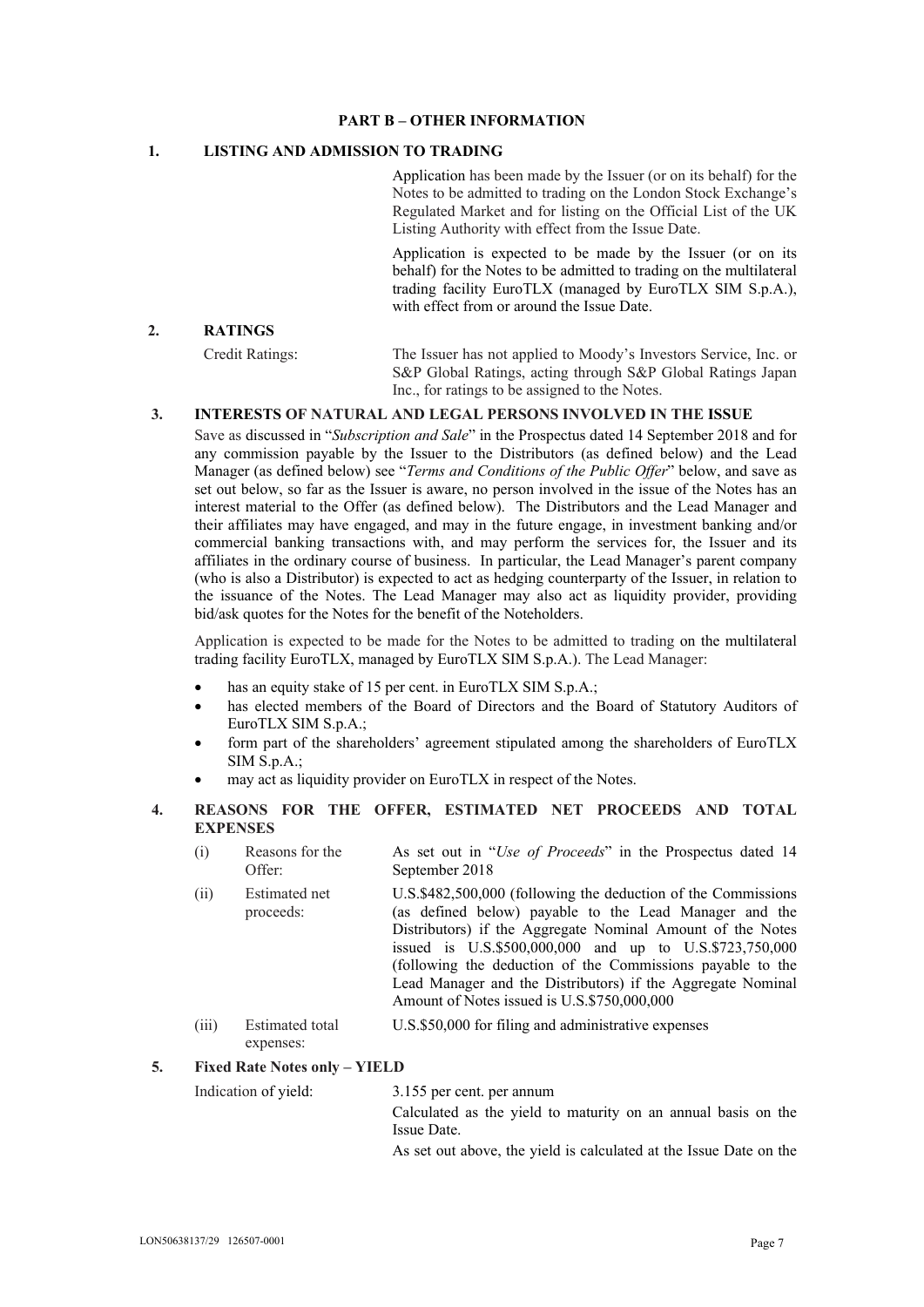basis of the Issue Price. It is not an indication of future yield.

| 7. |        | <b>OPERATIONAL INFORMATION</b>                                                                                                                                |                                                                                                                                                                                                                                                                                                                                                                                                                                                                                                                                                                                                                                            |  |  |
|----|--------|---------------------------------------------------------------------------------------------------------------------------------------------------------------|--------------------------------------------------------------------------------------------------------------------------------------------------------------------------------------------------------------------------------------------------------------------------------------------------------------------------------------------------------------------------------------------------------------------------------------------------------------------------------------------------------------------------------------------------------------------------------------------------------------------------------------------|--|--|
|    | (i)    | ISIN:                                                                                                                                                         | XS1885506813                                                                                                                                                                                                                                                                                                                                                                                                                                                                                                                                                                                                                               |  |  |
|    | (ii)   | Common Code:                                                                                                                                                  | 188550681                                                                                                                                                                                                                                                                                                                                                                                                                                                                                                                                                                                                                                  |  |  |
|    | (iii)  | CFI Code:                                                                                                                                                     | Not Applicable                                                                                                                                                                                                                                                                                                                                                                                                                                                                                                                                                                                                                             |  |  |
|    | (iv)   | FISN:                                                                                                                                                         | Not Applicable                                                                                                                                                                                                                                                                                                                                                                                                                                                                                                                                                                                                                             |  |  |
|    | (v)    | Any clearing<br>system(s) other than<br>Euroclear Bank<br>SA/NV and<br><b>Clearstream Banking</b><br>S.A. and the relevant<br>identification<br>$number(s)$ : | Not Applicable                                                                                                                                                                                                                                                                                                                                                                                                                                                                                                                                                                                                                             |  |  |
|    | (vi)   | Delivery:                                                                                                                                                     | Delivery against payment                                                                                                                                                                                                                                                                                                                                                                                                                                                                                                                                                                                                                   |  |  |
|    | (vii)  | Names and addresses<br>of additional Paying<br>Agent(s) (if any):                                                                                             | Not Applicable                                                                                                                                                                                                                                                                                                                                                                                                                                                                                                                                                                                                                             |  |  |
|    | (viii) | Deemed delivery of<br>clearing system<br>notices for the<br>purposes of<br>Condition 16<br>(Notices):                                                         | Any notice delivered to Noteholders through the clearing<br>systems will be deemed to have been given on the third day after<br>the day on which it was given to Euroclear Bank SA/NV and<br>Clearstream Banking S.A.                                                                                                                                                                                                                                                                                                                                                                                                                      |  |  |
|    | (ix)   | Intended to be held in<br>a manner which<br>would allow<br>Eurosystem<br>eligibility:                                                                         | Yes<br>Note that the designation "yes" means that the Notes are<br>intended upon issue to be deposited with Euroclear Bank SA/NV<br>or Clearstream Banking S.A. (the "ICSDs") as common<br>safekeeper, and registered in the name of a nominee of one of<br>the ICSDs acting as common safekeeper, and does not<br>necessarily mean that the Notes will be recognised as eligible<br>collateral for Eurosystem monetary policy and intra-day credit<br>operations by the Eurosystem either upon issue or at any or all<br>times during their life as such recognition depends upon<br>satisfaction of the Eurosystem eligibility criteria. |  |  |
| 8. |        | <b>DISTRIBUTION</b>                                                                                                                                           |                                                                                                                                                                                                                                                                                                                                                                                                                                                                                                                                                                                                                                            |  |  |
|    | (i)    | Method of distribution:                                                                                                                                       | Non-syndicated                                                                                                                                                                                                                                                                                                                                                                                                                                                                                                                                                                                                                             |  |  |
|    | (ii)   | If syndicated:                                                                                                                                                | Not Applicable                                                                                                                                                                                                                                                                                                                                                                                                                                                                                                                                                                                                                             |  |  |
|    | (iii)  | If non-syndicated,<br>name and address of                                                                                                                     | Banca IMI S.p.A<br>$\mathbf{r} = \mathbf{M} \mathbf{u}^* \mathbf{u}^*$                                                                                                                                                                                                                                                                                                                                                                                                                                                                                                                                                                     |  |  |

name and address of Lead Manager: Largo Mattioli, 3 20121 Milan Italy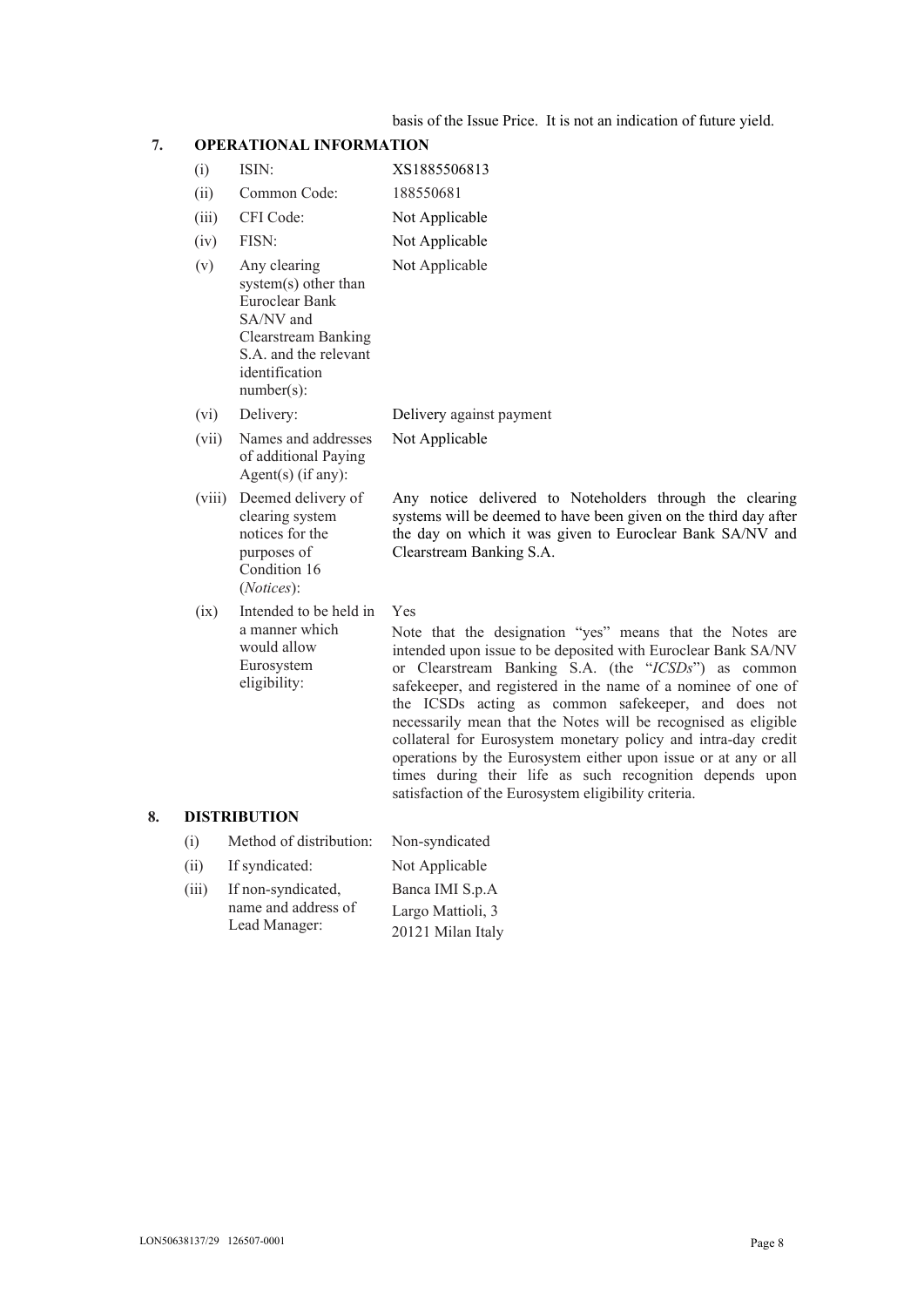| (iv)  | Indication of the<br>overall amount of the<br>underwriting<br>commission and of the<br>placing commission:                                              | (A) a commission for the distribution of the Notes payable by<br>the Issuer, through the Lead Manager, to each Distributor, equal<br>to 2.50 per cent. (including VAT, if any) of the Calculation<br>Amount of the Notes distributed by such Distributor (B) a<br>structuring commission payable by the Issuer to the Lead<br>Manager equal to 0.35 per cent. (including VAT, if any) of the<br>final Aggregate Nominal Amount, and (C) a hedging<br>commission payable by the Issuer to the Lead Manager equal to<br>0.65 per cent. (including VAT, if any) of the final Aggregate<br>Nominal Amount (collectively, the "Commissions")<br>The aggregate Commissions will be deducted by Lead<br>Manager from the total Aggregate Nominal Amount payable to<br>the Issuer in respect of the Notes. |
|-------|---------------------------------------------------------------------------------------------------------------------------------------------------------|----------------------------------------------------------------------------------------------------------------------------------------------------------------------------------------------------------------------------------------------------------------------------------------------------------------------------------------------------------------------------------------------------------------------------------------------------------------------------------------------------------------------------------------------------------------------------------------------------------------------------------------------------------------------------------------------------------------------------------------------------------------------------------------------------|
| (v)   | U.S. Selling<br>Restrictions:                                                                                                                           | Reg. S Category 2; TEFRA Not Applicable                                                                                                                                                                                                                                                                                                                                                                                                                                                                                                                                                                                                                                                                                                                                                            |
| (vi)  | The Dutch Selling<br><b>Restrictions (Article</b><br>$5:20(5)$ Dutch<br><b>Financial Supervision</b><br>Act (Wet op het<br>$\{financieel\ toezicht\}$ : | Not Applicable                                                                                                                                                                                                                                                                                                                                                                                                                                                                                                                                                                                                                                                                                                                                                                                     |
| (vii) | Prohibition of Sales to<br><b>EEA Retail Investors:</b>                                                                                                 | Applicable, save with respect to Retail Investors in Italy as<br>provided in these Final Terms - see paragraph 9 below.                                                                                                                                                                                                                                                                                                                                                                                                                                                                                                                                                                                                                                                                            |

(viii) Non-exempt Offer: Applicable – see paragraph 9 below.

(ix) Prohibition of Sales to Belgian Consumers: Applicable

## **9. TERMS AND CONDITIONS OF THE PUBLIC OFFER**

The Central Bank of Ireland has provided CONSOB (*Commissione Nazionale per le Società e la Borsa*) as competent authority in Italy (the "*Public Offer Jurisdiction*") with a certificate of approval attesting that the Prospectus dated 14 September 2018 has been drawn up in accordance with the provisions of the Prospectus Directive and Commission Regulation (EC) No. 809/2004. Copies of these Final Terms will be provided to the Central Bank of Ireland and to CONSOB, as competent authority in the Public Offer Jurisdiction.

The Issuer has agreed to allow the use of these Final Terms and the Prospectus in the Public Offer Jurisdiction by Banca IMI S.p.A. ("*Banca IMI*", the "*Lead Manager*" or the "*Direttore del Consorzio*") and each of the Distributors named in paragraph (xiii) below (together the *"Distributors*" and each a "*Distributor*") pursuant to a distribution agreement dated 3 October 2018 between the Issuer, Banca IMI and the Distributors (the "*Distribution Agreement*") in connection with an offer of the Notes to the public, other than pursuant to Article 3(2) of the Prospectus Directive, in the Public Offer Jurisdiction (the "*Offer*") during the Offer Period (as defined below) by the Issuer through each of the Distributors only, lead managed by Banca IMI, in accordance with the terms of the Distribution Agreement and in accordance with applicable laws and regulations, in particular, pursuant to the relevant provisions of CONSOB Regulation 14 May 1999, n. 11971, as amended ("*Regulation No. 11971*"), the relevant provisions of the Prospectus Directive and the applicable implementing provisions and under the terms of these Final Terms, in particular, as set out under this section 9 "*Terms and Conditions of the Public Offer*". The Notes will be distributed without any underwriting commitment by the Distributors, lead managed by Banca IMI in its capacity as lead manager. No undertakings have been made by the Lead Manager, the Distributors, or third parties to underwrite, or guarantee the outcome of the Offer.

Qualified Investors (as defined by Article 2 of the Prospectus Directive as implemented by Article 100 of the Italian Financial Services Act and Article 34-ter paragraph 1 lett. b) of CONSOB Regulation No. 11971), may subscribe for the Notes.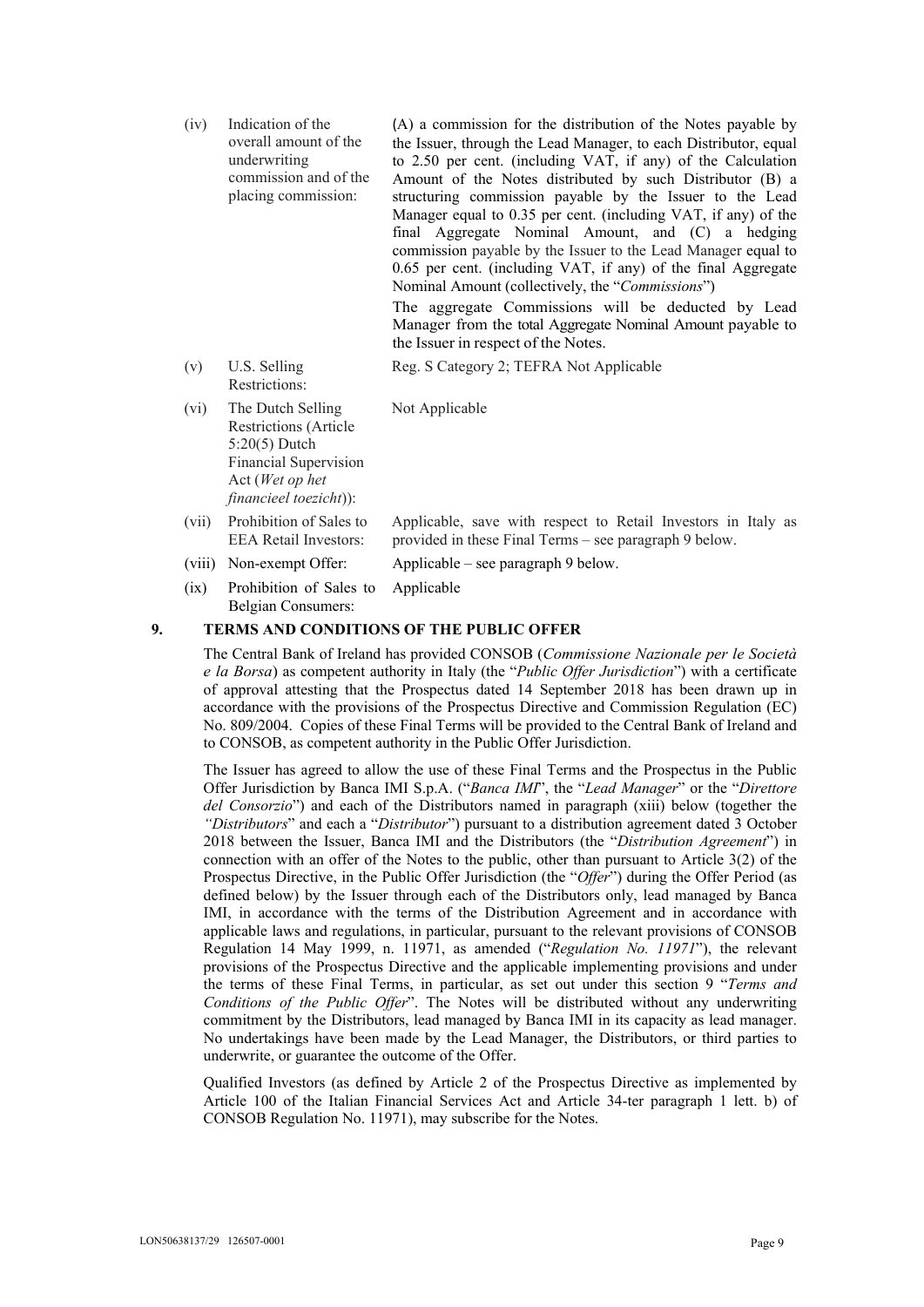(i) Offer Period: From the date of, and following, publication of, these Final Terms being 4 October 2018 at 9:00 CET to, and including: (i) 22 October 2018 at 16:30 CET in case of subscription at the offices (*filiali*) of the Distributors, and (ii) 15 October 2018 at 16:30 CET in case of door-to-door selling, subject to any early closure of the Offer Period or cancellation of the Offer, as described below.

#### *Early Closure of the Offer Period*

The Lead Manager reserves the right, following prior consultation with the Issuer, to close the Offer Period early at any time, also in circumstances where subscription for the Notes is not yet equal to the Aggregate Nominal Amount of U.S.\$500,000,000 or U.S.\$750,000,000, as applicable. Notice of the early closure of the Offer Period will be given in one or more notices to be made available on the website of Banca IMI (www.bancaimi.com) and through the Distributors (and for the avoidance of doubt, no supplement to the Prospectus or these Final Terms will be published in relation thereto).

## *Cancellation of the Offer*

The Lead Manager reserves the right, after prior consultation with the Issuer, to cancel the Offer by termination of the Distribution Agreement. The Distribution Agreement may also be terminated upon the occurrence of certain circumstances set out therein and, upon termination of the Distribution Agreement, the Offer will be cancelled and no Notes will be issued. Notice of cancellation of the Offer will be given in one or more notices to be made available on the website of Banca IMI (www.bancaimi.com) and through the Distributors (and for the avoidance of doubt, no supplement to the Prospectus or these Final Terms will be published in relation thereto).

If any application has been made by a potential subscriber and the Offer is cancelled, all subscription applications will become void and of no effect, without further notice and such potential subscriber shall not be entitled to subscribe or otherwise acquire the Notes.

For the avoidance of doubt, any early closure or cancellation of the Offer shall be effective in respect of the Offer Period for subscription at the offices (*filiali*) of the Distributors, as well as collection of subscription of the Notes through door-to-door selling.

(ii) Offer Price: The Notes will be offered at the Issue Price of 100.00 per cent. of the Calculation Amount of each Note.

> The Offer Price includes the Commissions payable by the Issuer to the Distributors and the Lead Manager.

(iii) Conditions to which the offer is subject: The Offer of the Notes is conditional on their issue and is subject to such conditions as are set out in the Distribution Agreement.

> The Lead Manager reserves the right, after consultation with the Issuer, to close early or cancel the Offer as set out in the Distribution Agreement. (see (i) above – *Offer Period*)

(iv) Description of the application process: A prospective Investor will subscribe for the Notes in accordance with the arrangements in place between the relevant Distributor and its customers, relating to the subscription of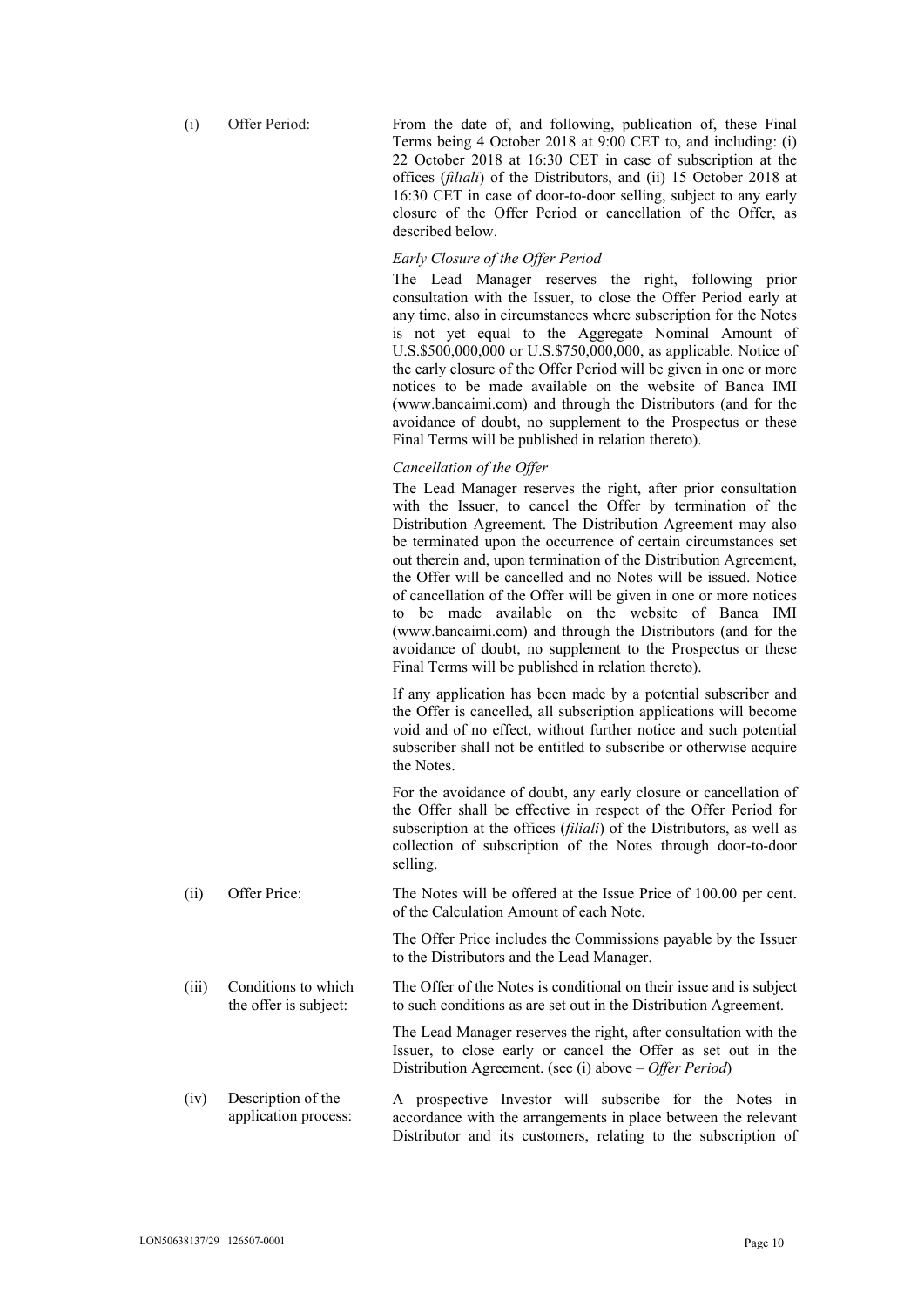securities generally.

Pursuant to MiFID II as implemented in Italy and the Distribution Agreement, Investors who have submitted the Acceptance Form (as defined below) to a Distributor or have subscribed for the Notes through a Distributor, are or will become clients, regarding the placement activity, of the relevant Distributor and not of the Issuer or the Lead Manager.

# *Subscription at the offices (filiali) of the Distributors*

Investors may apply for the subscription of the Notes during normal Italian banking hours at the offices (*filiali*) of any Distributor by filling in, duly executing (also by appropriate attorneys) and delivering a specific acceptance form (the "*Acceptance Form*") from (and including) 4 October 2018 at 9:00 CET to (and including) 22 October 2018 at 16:30 CET, subject to any early closing of the Offer Period or cancellation of the Offer of the Notes. Acceptance forms are available at each Distributor's office.

Any application shall be made in Italy to the Distributors.

#### *Door-to-door selling*

The Notes may also be distributed by the Distributors through door-to-door selling by means of tied agents, being financial advisors authorised to make off-premises offers (*consulenti finanziari abilitati all'offerta fuori sede*) pursuant to Article 30 of the Legislative Decree No. 58 of 24 February 1998, as amended and supplemented (the "*Italian Financial Services Act*") from and including 4 October 2018 at 9:00 CET to and including 15 October 2018 at 16:30 CET, subject to any early closing of the Offer Period or cancellation of the Offer of the Notes.

Distributors intending to distribute Notes through door-to-door selling (*fuori sede*) pursuant to Article 30 of the Italian Financial Services Act will collect the Acceptance Forms through the tied agents (*consulenti finanziari abilitati all'offerta fuori sede*) pursuant to Article 31 of the Italian Financial Services Act.

#### *General*

There is no limit to the number of Acceptance Forms which may be filled in and delivered by the same prospective Investor with the same or different Distributor, without prejudice to the circumstance that for the purposes of the allotment each applicant will be considered individually, independently of the number of Acceptance Forms delivered.

Without prejudice to the provisions applicable in case of publication of supplements under Article 16 of the Prospectus Directive as implemented from time to time, and to those applicable to the placement of the Notes, through door-to-door selling all as specified in this paragraph 9, the subscription application can be revoked by the potential Investors through a specific request made at the offices of the Distributor which has received the relevant Acceptance Form within the last day of the Offer Period (being 22 October 2018), as amended in the event of an early closure of the Offer Period.

In addition to what is stated above, pursuant to Article 30, paragraph 6, of the Italian Financial Services Act, the validity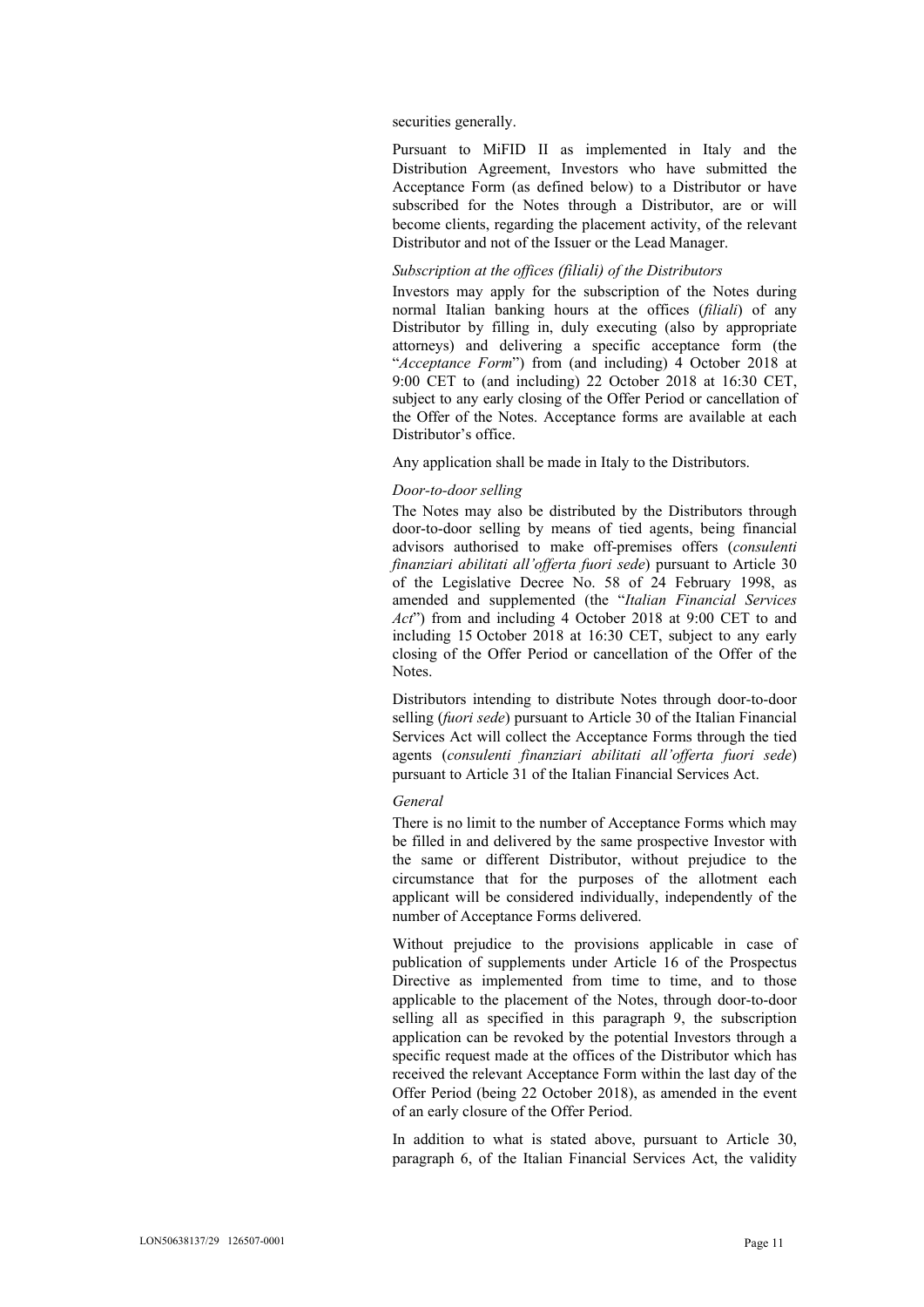and enforceability of contracts entered into through door-to-door selling is suspended for a period of 7 (seven) days beginning on the date of subscription by the relevant Investor. Within such period Investors may notify the relevant Distributor and/or financial advisor of their withdrawal without payment of any charge or commission.

In the event of publication of a supplement to the Prospectus as provided by the Prospectus Directive, Investors who have already agreed to subscribe for the Notes before the supplement is published shall have the right, exercisable within a time limit indicated in the supplement, to withdraw their applications by a written notice to the Distributor who has received such application. The final date of the right of withdrawal will be stated in the relevant supplement.

Applicants having no client relationship with the Distributor with whom the Acceptance Form is filed may be required to open a current account or to make a temporary non-interest bearing deposit of an amount equal to the counter-value of the Notes requested, calculated on the basis of the Offer Price of the Notes. In the event that the Notes are not allotted or only partially allotted, the total amount paid as a temporary deposit, or any difference with the counter-value of the Notes allotted, will be repaid to the applicant without interest by the Issue Date.

Each Distributor is responsible for the notification of any withdrawal right applicable in relation to the offer of the Notes to potential Investors.

By subscribing for the Notes, the holders of the Notes are deemed to have knowledge of all the terms and conditions of the Notes and to accept the said terms and conditions of the Notes.

Applications received by the Distributors prior to the start of the Offer Period or after the closing date of the Offer Period, will be considered as not having been received and will be void.

Not Applicable

- (v) Description of possibility to reduce subscriptions and the manner for refunding excess amount paid by applicants:
- (vi) Details of the minimum and/or maximum amount of application:

The Notes may be subscribed in a minimum lot of U.S\$2,000 (the "*Minimum Lot*") or an integral number of Notes greater than the Minimum Lot.

Multiple applications may be submitted by the same applicant with the same or different Distributor, without prejudice to the circumstance that for the purposes of the allotment each applicant will be considered individually, independently of the number of Acceptance Forms delivered.

There is no maximum subscription amount of the Notes to be applied for by each Investor within the Aggregate Nominal Amount and subject to the provisions in paragraph (iv) "*Description of the application process*" above and (xi) "*Process for notification to applicants of the amount allotted and indication whether dealing may begin before notification is made*" below.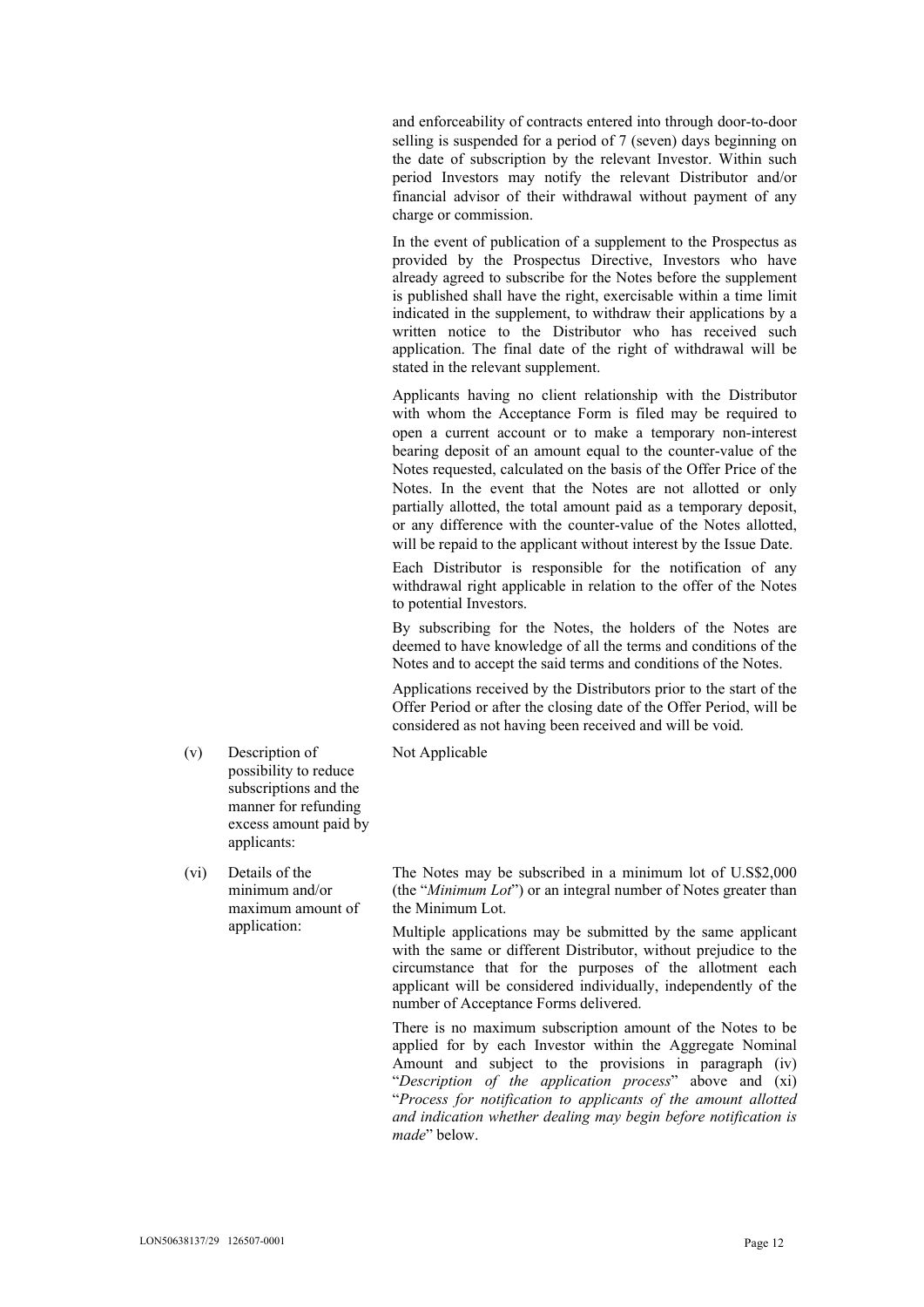(vii) Method and time limits for paying up and delivering the Notes: Each Investor will be notified by the relevant Distributor of the settlement arrangement in respect of the Notes at the time of such Investor's application and payment for the Notes allotted shall be made by the Investor to the relevant Distributor, in accordance with arrangements existing between the relevant Distributor and its customers relating to the subscription of securities generally, without fees or any other expenses or commissions being charged to the applicant by the Issuer, the Lead Manager, or the Distributors. The Notes will be issued on the Issue Date against payment by the Distributors, through the Lead Manager, to the Issuer of the net subscription monies. The settlement and the delivery of the Notes as between the Issuer and the Distributors will be executed through the Lead Manager. The Issuer estimates that the Notes will be delivered to the subscribers' respective book-entry securities account on or around the Issue Date. (viii) Manner in and date on which results of the offer are to be made public: The results of the offer of the Notes will be published as soon as possible on the website of the Lead Manager www.bancaimi.com and through the Distributors on or prior the Issue Date. (ix) Procedure for exercise of any right of preemption, negotiability of subscription rights and treatment of subscription rights not exercised: Not Applicable (x) Whether tranche(s) have been reserved for certain countries: Not Applicable (xi) Process for notification to applicants of the amount allotted and indication whether dealing may begin before notification is made: Prospective Noteholders will be notified directly by the relevant Distributor of the success of their application and amount allotted. Subscription applications will be accepted until the Aggregate Nominal Amount is reached during the Offer Period. In the event that the total amount of Notes requested to be subscribed for exceeds the Aggregate Nominal Amount, the Lead Manager following prior consultation with the Issuer will close early the Offer Period. In the event that, notwithstanding the above, the total amount of Notes requested to be subscribed for exceeds the Aggregate Nominal Amount of U.S.\$500,000,000 or the Aggregate Nominal Amount of U.S.\$750,000,000 as applicable, the Lead Manager will adopt allotment and/or application criteria in accordance with customary market practices and applicable laws and regulations and will allot the Notes in a transparent manner that ensures equal treatment amongst all potential subscribers. Dealing in the Notes may commence on the Issue Date. (xii) Amount of any expenses and taxes specifically charged to the subscriber or purchaser: Not Applicable

LON50638137/29 126507-0001 Page 13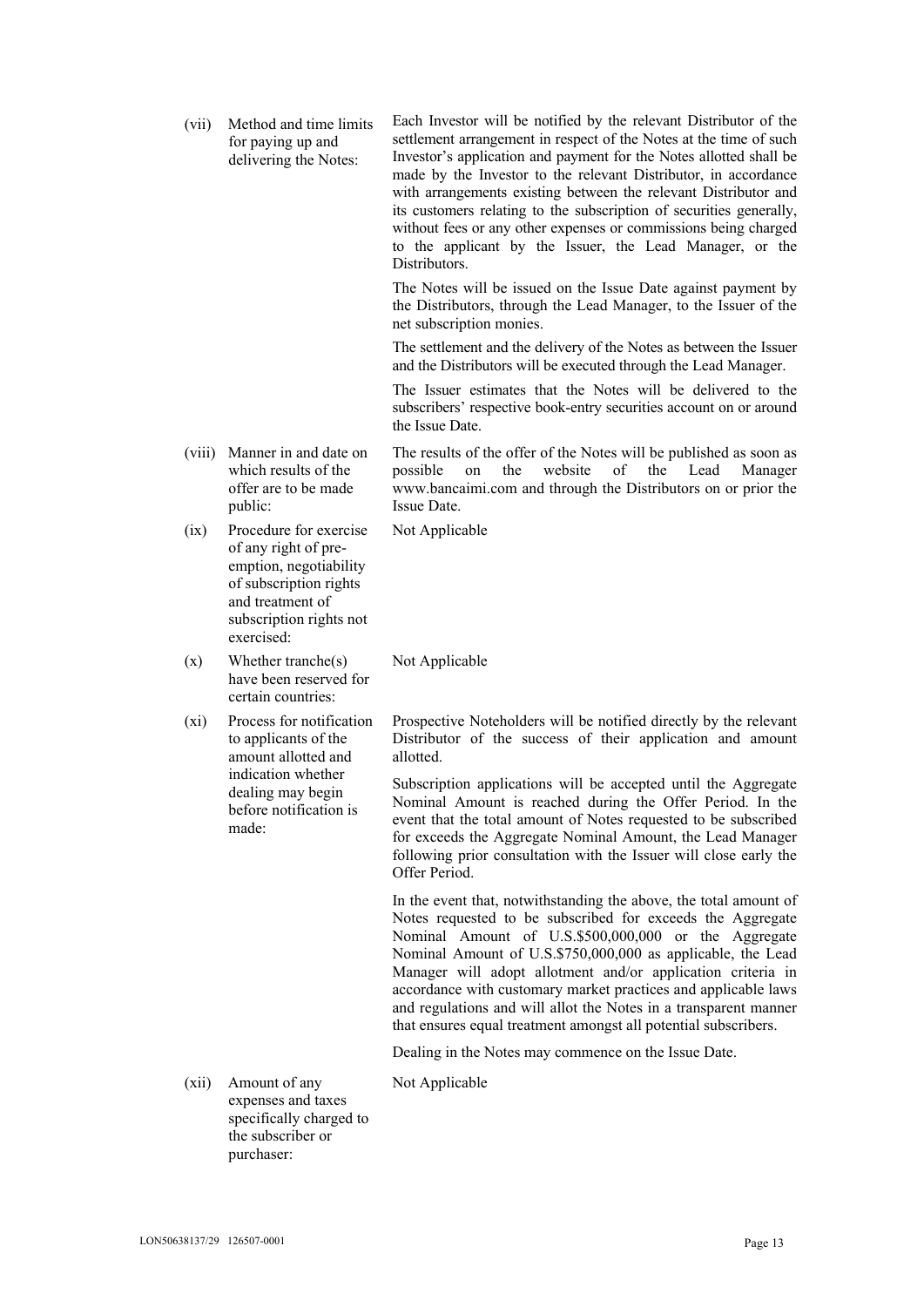| (xiii) | $Name(s)$ and<br>address(es), to the<br>extent known to the<br>Issuer, of the Placers in | The following banks and financial entities have entered into the<br>Distribution Agreement (the "Distributors") and agreed to place<br>the Notes in the Public Offer Jurisdiction, with no underwriting<br>commitment: |
|--------|------------------------------------------------------------------------------------------|------------------------------------------------------------------------------------------------------------------------------------------------------------------------------------------------------------------------|
|        | the various countries<br>where the offer takes<br>place:                                 | Intesa Sanpaolo S.p.A.<br>Piazza San Carlo, 156<br>10121 Torino<br>Italy                                                                                                                                               |
|        |                                                                                          | Banca CR Firenze S.p.A.<br>Via Carlo Magno, 7<br>50127 Firenze<br>Italy                                                                                                                                                |
|        |                                                                                          | Banco di Napoli S.p.A.<br>Via Toledo, 177<br>80132 Napoli<br>Italy                                                                                                                                                     |
|        |                                                                                          | Cassa dei Risparmi di Forlì e della Romagna S.p.A.<br>Corso della Repubblica, 14<br>47100 Forlì<br>Italy                                                                                                               |
|        |                                                                                          | Banca Prossima S.p.A.<br>Via Monte di Pietà, 8<br>20121 Milano<br>Italy                                                                                                                                                |
|        |                                                                                          | Cassa di Risparmio di Pistoia e della Lucchesia S.p.A.<br>Via Roma, 3<br>51100 Pistoia<br>Italy                                                                                                                        |
|        |                                                                                          | Cassa di Risparmio in Bologna S.p.A.<br>Via Farini, 22<br>40124 Bologna<br>Italy                                                                                                                                       |
|        |                                                                                          | Banca Apulia S.p.A.<br>Via Tiberio Solis, 40<br>71016 San Severo (FG)<br>Italy                                                                                                                                         |
|        |                                                                                          | Intesa Sanpaolo Private Banking S.p.A.<br>Via Hoepli, 10<br>20121 Milano<br>Italy                                                                                                                                      |
|        |                                                                                          | Fideuram Intesa Sanpaolo Private Banking S.p.A.<br>Piazza San Carlo, 156<br>10121 Torino<br>Italy                                                                                                                      |
|        |                                                                                          | Sanpaolo Invest SIM S.p.A.<br>Piazza San Carlo, 156<br>10121 Torino<br>Italy                                                                                                                                           |